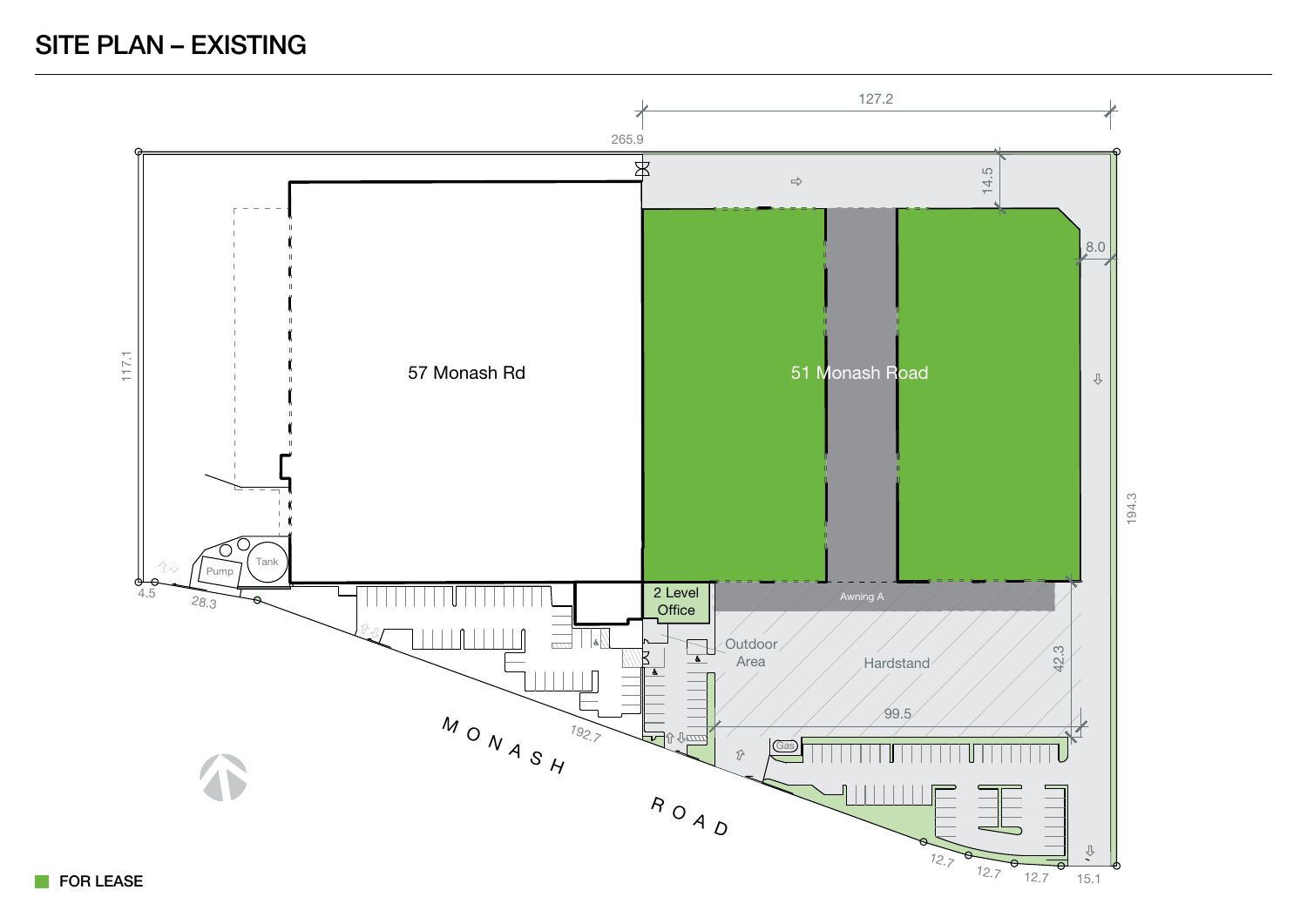### WAREHOUSE B AND C – EXISTING





#### **FOR LEASE**

First floor

M

11.5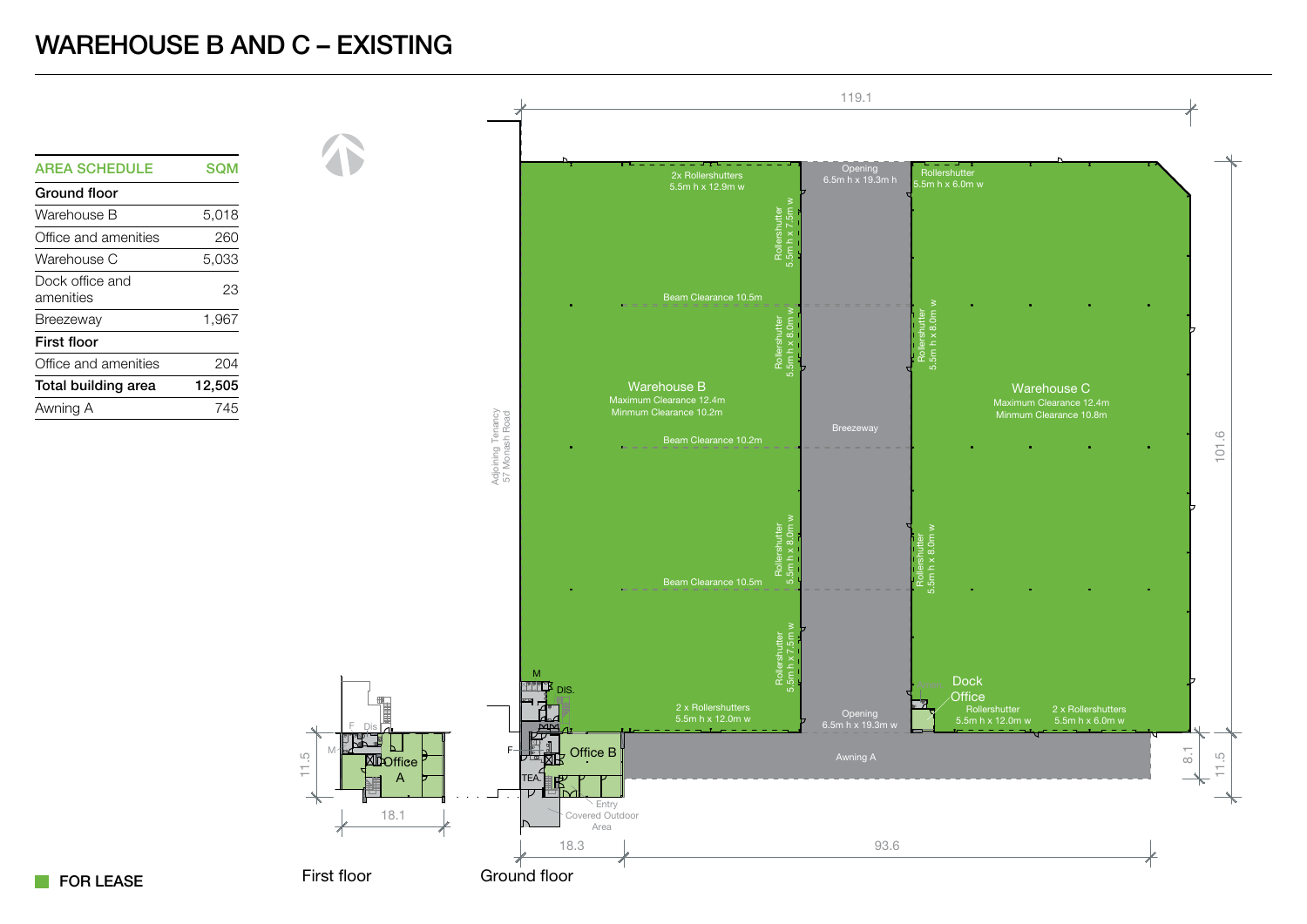# SITE PLAN – OPTION 1



**FOR LEASE**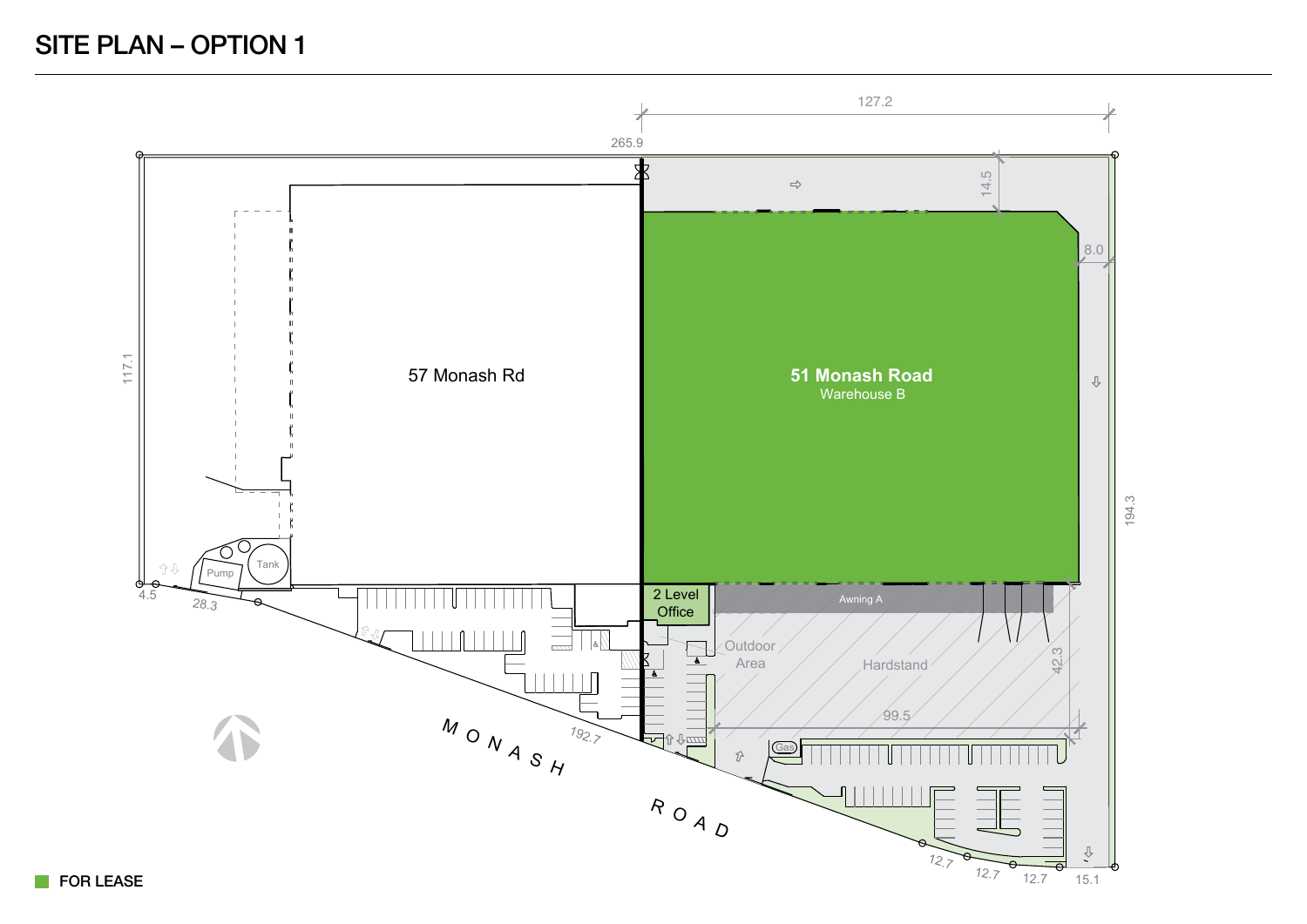## WAREHOUSE B – OPTION 1